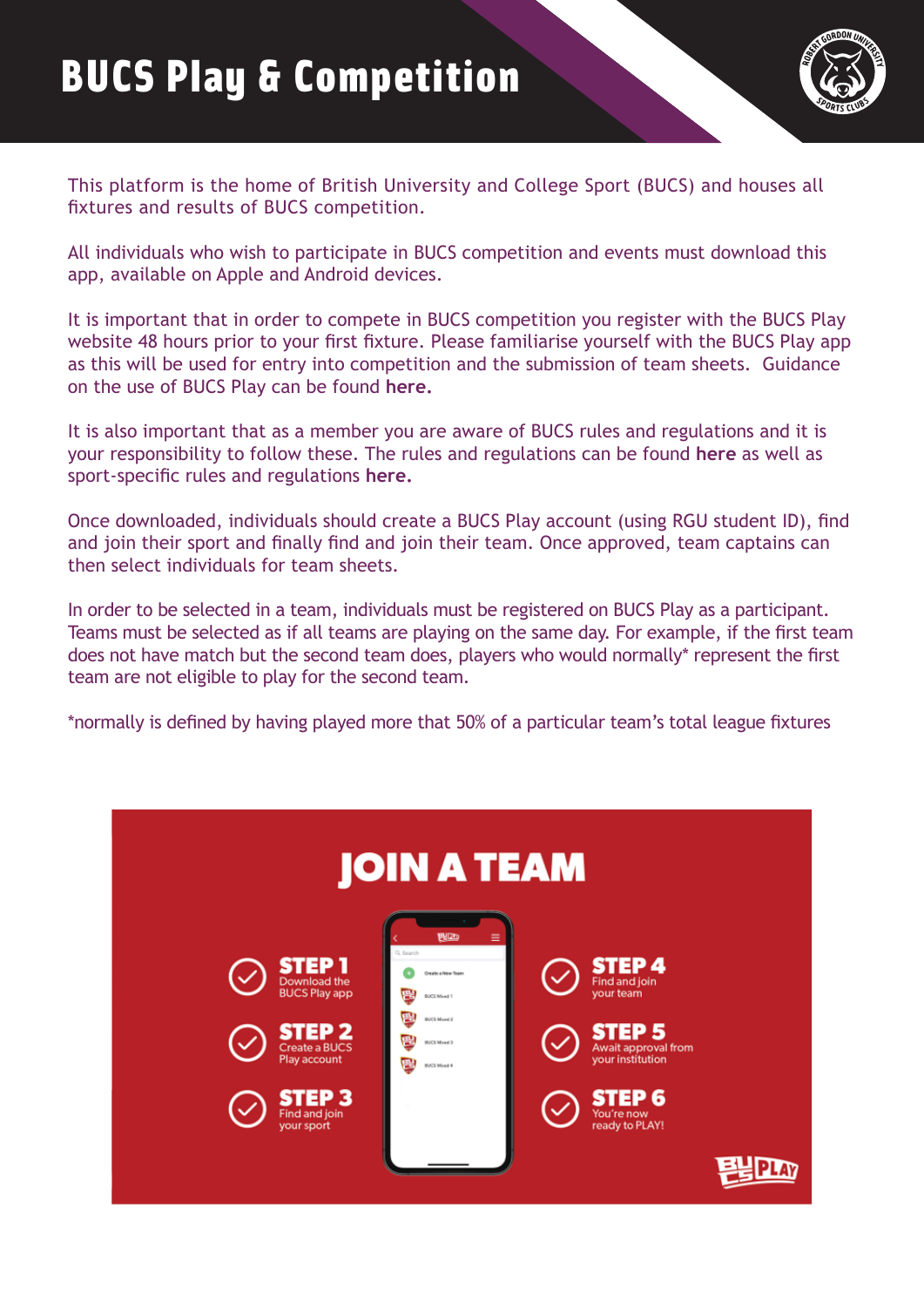## **FIXTURES**

All of your fixtures should be accessible on the BUCS Play platform via the following link: **[https://bucs.playwaze.com/confirminvitation?Token=lond4657.](https://bucs.playwaze.com/confirminvitation?Token=lond4657)**

## **TRANSPORT**

Transport to/from fixtures and competition is agreed upon via your Club President and the President of Sport and Physical Activity. Please be aware of where the bus is leaving from which will be one of the following:

- Schoolhill
- RGU SPORT

It is important you arrive promptly in order for the bus to leave on time. Please be aware that some transport will be shared between clubs and therefore anyone late for the pickup time will be left behind.

#### **CODE OF CONDUCT WHILST USING TRANSPORT**

- Each individual travelling must have a valid membership prior to departure. In cases where supporters may travel this must be agreed with the President of Sport & Physi cal Activity at least two weeks prior to the fixture. A list of those travel ling on each bus must be sent via WhatsApp to the President of Sport & Physical Activity, prior to departure.
- Each club will be required to provide the driver with one phone number which the team can be contacted on the day of the trip.
- At times clubs may be asked to share buses, which may require some clubs to wait before returning to Aberdeen.
- Drinking whilst using transport, attending training or using match facilities is strictly forbidden.

### **OVERNIGHT TRIPS**

- Teams or individuals must meet with the President of Sport & Physical Activity to source viable and cheap accommodation at least 1 month prior to travel.
- The sports club budget will cover up to £20 per person, per night for accommodation cost, for all SSS and BUCS events, paying only for the days that individual (s) is/are competing. Any additional cost will be paid for by the individual (s), prior to departure.
- If an individual(s) chooses to stay an additional night, all associated costs must be covered by the individual(s) travelling in the team. This may include additional travel costs.
- Expense forms will not be accepted if they are handed in more than 14 days after the competition date.